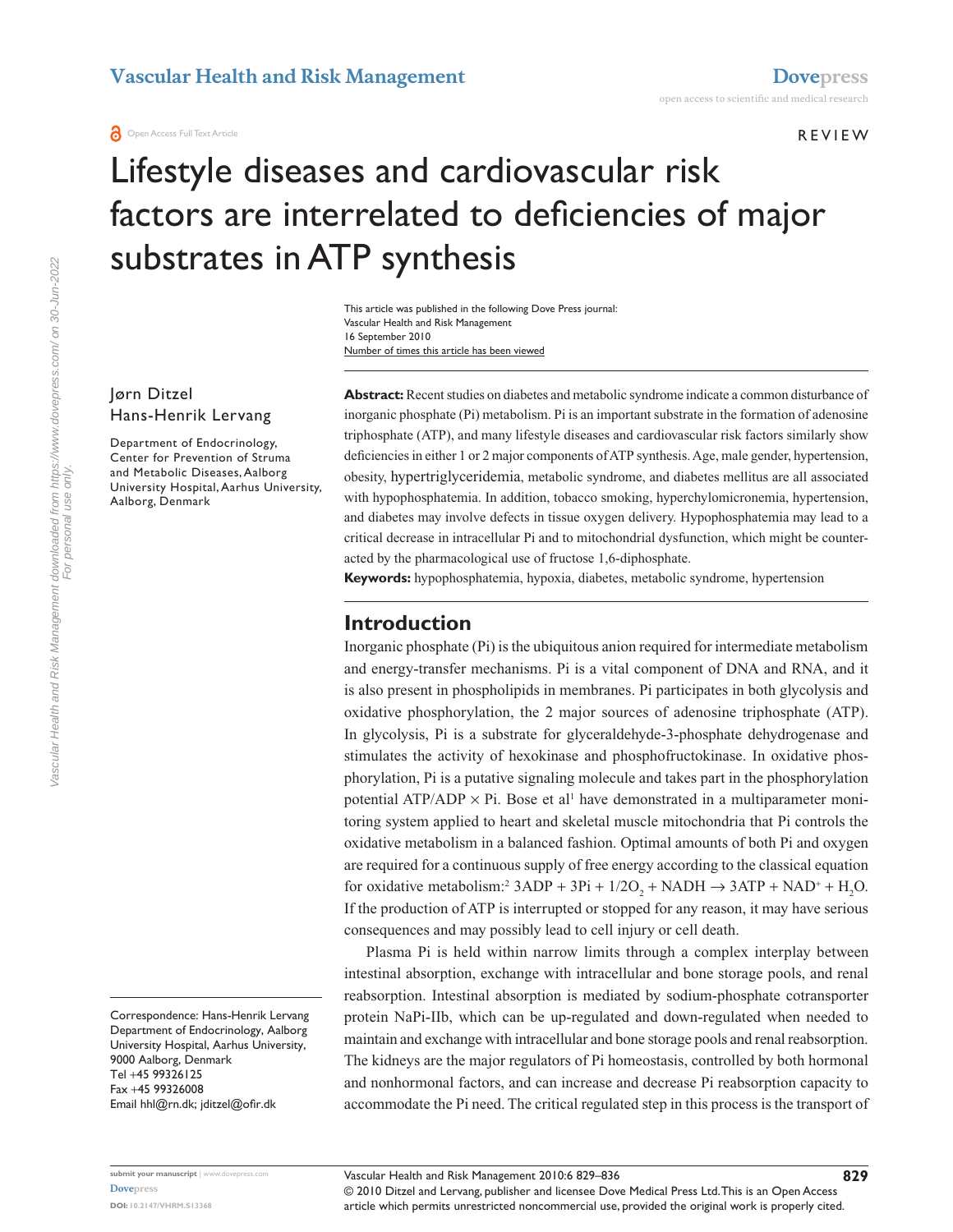Pi across the luminal membrane of the renal proximal tubules by the sodium phosphate-dependent cotransporter proteins that are bound to the brush border membrane, and the last intracellular loop of NaPi-IIa contains sequence information that confers parathyroid hormone (PTH) sensitivity.<sup>3</sup> Because of the extensive literature, it is beyond the scope of this article to go further into details in the regulation of Pi homeostasis by PTH, vitamin D, phosphocalcins as fibroblast growth factor 23, phosphate regulating and Klotho genes, and more, but readers are referred to excellent reviews.<sup>4,5</sup>

Recently, we demonstrated a paradoxical metabolic imbalance in Pi from the early onset of diabetes, which may lead to a reduction in high energy phosphates and tissue hypoxia.<sup>6,7</sup> This imbalance may be associated with the risk of late diabetic complications including cardiovascular disease. Hypophosphatemia, likewise, has been reported in studies of large numbers of individuals with metabolic syndrome.<sup>8,9</sup> As metabolic syndrome also has been shown to be closely associated with cardiovascular diseases, $10,11$  we were stimulated to examine through Medline (PubMed), Embase, and reference lists whether other lifestyle diseases and risk factors may show similar biochemical alterations.

In this article, we will present evidence suggesting that many lifestyle diseases and risk factors are interrelated to deficiencies in 1 or 2 major components for optimal generation of ATP, eg, phosphate and/or oxygen.

#### Increasing age and male gender

More than 80% of deaths from coronary heart disease occur in patients of 65 years or older, an age at which female heart attack patients are more likely to die than men despite the fact that men have a greater risk of heart attack and suffer heart attacks earlier in life. Even after menopause, when women's death rate from heart disease increases, it is not as great as men.<sup>12</sup>

The concentration of plasma Pi and the maximal renal tubular reabsorption of phosphate  $(T_{\text{mPoA}}/GFR)$  are closely related to age and sex, with the highest values occurring in childhood. In adults, plasma Pi in men declines with age almost linearly, whereas in women under the age of 45, the values overlap those of men and then increase between 45 and 54 years before declining thereafter. The practical implication is that phosphate-depleting disorders, such as diabetes and metabolic syndrome, might induce hypophosphatemia more easily in older persons because of the diminished tubular capacity for phosphate reabsorption before the development of such disorders.<sup>13</sup>

#### Diabetes mellitus

Cardiovascular diseases are the leading cause of diabetesrelated deaths. Substantial clinical and experimental evidence suggest that both diabetes and insulin resistance cause endothelial dysfunction, which may diminish the antiatherogenic role of the vascular endothelium. In this respect, it is of interest that hypophosphatemia has been shown to increase insulin resistance and induce glucose intolerance.<sup>14-17</sup> Hypophosphatemia is a common finding in both type 1 and type 2 diabetes, and several investigators have found decreased concentration of Pi in poorly regulated diabetic patients and slightly elevated levels when optimally controlled.<sup>6</sup>

Oxyhemoglobin dissociation is a measure of the ability of the red cells to release oxygen as they pass through the microcirculation. The position of the oxyhemoglobin dissociation curve (ODC) is often expressed by the  $P_{50}$  (oxygen tension at 50% oxygen saturation). The position of the ODC is dependent of red cell 2, 3-diphosphoglycerate (2, 3-DPG) concentration. Oxygen release to tissues can be increased by interaction with a number of organic phosphates, primarily 2, 3-DPG. In a variety of situations where tissue oxygenation is impaired, the 2, 3-DPG level rises, producing a proportional increase in  $P_{50}$  (a right shift of ODC). Such changes have been reported in anemia, $18,19$  cardiac failure, $20,21$  and cardiopulmonary insufficiency.22,23 Conversely, impaired synthesis of 2, 3-DPG is associated with a left shift of the ODC leading to a decreased delivery of oxygen to the venous end of the microvasculature (venous part of capillaries and venules).

In newly diagnosed, nonacidotic, type 1 diabetic patient's plasma, the Pi concentration was normal at admission, lower on the day after initial insulin administration, and slightly above normal on the day when the best metabolic control is achieved. Red cell 2, 3-DPG exhibited the same fluctuating pattern, and Pi correlated closely with 2, 3-DPG ( $r = 0.61$ ,  $P < 0.001$ ). Red cell 2, 3-DPG correlated equally well with  $P_{50}$  of the ODC.<sup>24,25</sup>

To clarify the underlying mechanism leading to hypophosphatemia, a study was performed in comparable groups of ambulatory, nonacidotic, insulin-dependent diabetic and healthy children. The average plasma Pi was significantly lower in the 26 children with diabetes compared with 28 healthy children (1.36 vs 1.48 mmol/L,  $P < 0.005$ ). In children with diabetes, the urinary phosphate excretion rate was significantly elevated  $(1.19 \text{ vs } 0.43 \text{ mmol/h}, P \le 0.001)$ , and phosphate excretion rate positively correlated with the urinary excretion rate of glucose ( $r = 0.53$ ,  $P < 0.01$ ) and with the blood glucose ( $r = 0.52$ ,  $P < 0.01$ ). The renal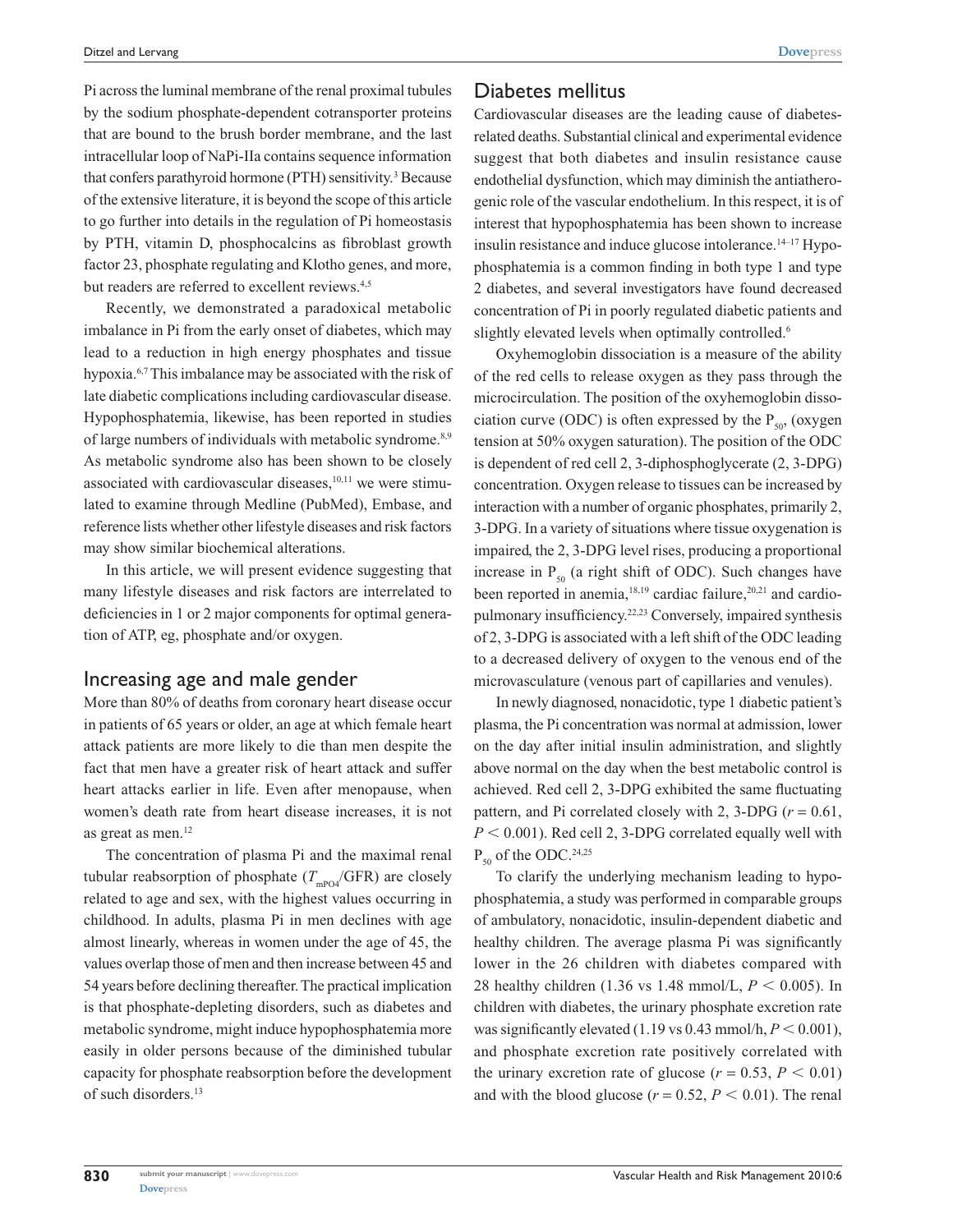threshold concentration of phosphate  $(T_{\text{mp04}}/GFR)$  was significantly suppressed in the children with diabetes (1.23) vs 1.73 mmol/L,  $P < 0.001$ ). This disturbance was related neither to changes in serum PTH nor to changes in growth hormone, but inversely correlated with the degree of hyperglycemia ( $r = 0.61$ ,  $P < 0.001$ ). The study demonstrates an abnormality in tubular phosphate reabsorption, which is related to glycemic regulation.26

However, in ambulatory subjects with juvenile diabetes with no evidence of vascular complications, despite an almost 30% increase in the concentration of 2, 3-DPG at the same hemoglobin content, the  $P_{50}$  of the ODC was not increased.<sup>27</sup> This may be explained by the fact that hemoglobin  $A_{1c}$  has increased the oxygen affinity and may react less readily with 2, 3-DPG compared with regular hemoglobin A.28

Therefore, in patients with both type 1 and type 2 diabetes, there is a close correlation between the Pi concentration in plasma and improved diabetes control. In order for patients with diabetes to achieve optimal oxygen delivery to tissues, the concentration of 2, 3-DPG and Pi must be higher than in healthy persons, partly because the red blood cells of patients with diabetes contain higher concentrations of hemoglobin  $A_{1c}$ .

#### **Obesity**

Obesity is a major risk factor for cardiovascular diseases. Lindgärde and Trell<sup>29</sup> found an inverse correlation between plasma Pi and body weight in 752 men born in 1926. Other parameters of minerals with possible relevance to their findings were not found. In 194 subjects with a wide range of body mass index (BMI), Lind et  $a^{130}$  found that plasma Pi inversely correlated with BMI and fat distribution. PTH was not significantly correlated with any obesity parameters. Håglin et al<sup>8</sup> conducted a large study of 1,272 women in whom serum phosphate inversely correlated with BMI.

### **Dyslipidemia**

In apparently healthy persons, total cholesterol and lowdensity lipoprotein cholesterol positively correlated with increasing Pi levels, and triglyceride concentration negatively correlated with plasma Pi levels.<sup>9</sup>

Hypertriglyceridemia and especially hyperchylomicronemia have been found to interfere with tissue oxygen delivery. A marked left shift of the ODC has been demonstrated in familial type 1 hyperlipoproteinemia (familial combined hyperlipidemia), in diabetic and nondiabetic persons with hyperlipoproteinemia type V (mixed hypertriglyceridemia),

and in blood mixed with lipid emulsions.31–33 The reason for this negative effect on tissue oxygen delivery might be an abolishment of the pH difference across the erythrocyte membrane resulting in a displacement of the ODC to the left by the Bohr effect.<sup>34</sup>

## Tobacco smoking

Acute myocardial infarction or sudden death in patients with coronary artery disease is among the disorders strongly associated with cigarette smoking.35

Cigarette smoking is associated with increased levels of carboxyhemoglobin in the blood. This leads to a decrease in available hemoglobin for oxygen transport and will shift the ODC to the left, decreasing the volume of oxygen that can be unloaded to the tissue at any given Po<sub>2</sub>. Carbon monoxide also reduces the formation of 2, 3-DPG by inhibiting glycolysis in the erythrocytes. The  $P_{50}$  of the ODC was decreased 4 mmHg in a study of cigarette smoking.36,37 Smoking also releases the sympathetic neurotransmitter norepinephrine and the adrenomedullary hormone epinephrine and may thereby increase tissue oxygen demand.38 The oxygen availability or demand ratio will, therefore, decrease and the oxygen deficit may participate in adverse changes in the cardiovascular system.

# Alcohol abuse

The metabolic effects of alcohol in man are complex since some are due to the direct action of ethanol or its metabolites, whereas some are related to the changes in the redox state or to nutritional factors.<sup>39</sup> Hypophosphatemia and phosphate depletion are well recognized consequences of acute and chronic alcohol abuse.<sup>40</sup> Hypophosphatemia has been suggested to cause myopathy, rhabdomyolysis, and cardiomyopathy.41 Hypophosphatemia may be caused by a reduced renal threshold concentration of phosphate, but this might be only a part of a more complex tubular dysfunction.<sup>42,43</sup> The presence of glycosuria and aminoaciduria with reduced renal threshold concentration of phosphate suggests a generalized reduction in the reabsorption ability of the proximal tubules. These data are supported by experimental studies indicating that ethanol interferes with the carrier function of the tubular cells by decreasing Na<sup>+</sup> /K<sup>+</sup> -ATPase activity.

Red cell 2, 3-DPG has been found to be increased, which has been suggested to be caused by a decrease in  $\mathrm{CO}_2$  production (cellular oxidation of alcohol produces  $33\%$  less CO<sub>2</sub> than cellular oxidation of glucose) leading to increased red cell glycolysis compensatory to the left shift of the ODC due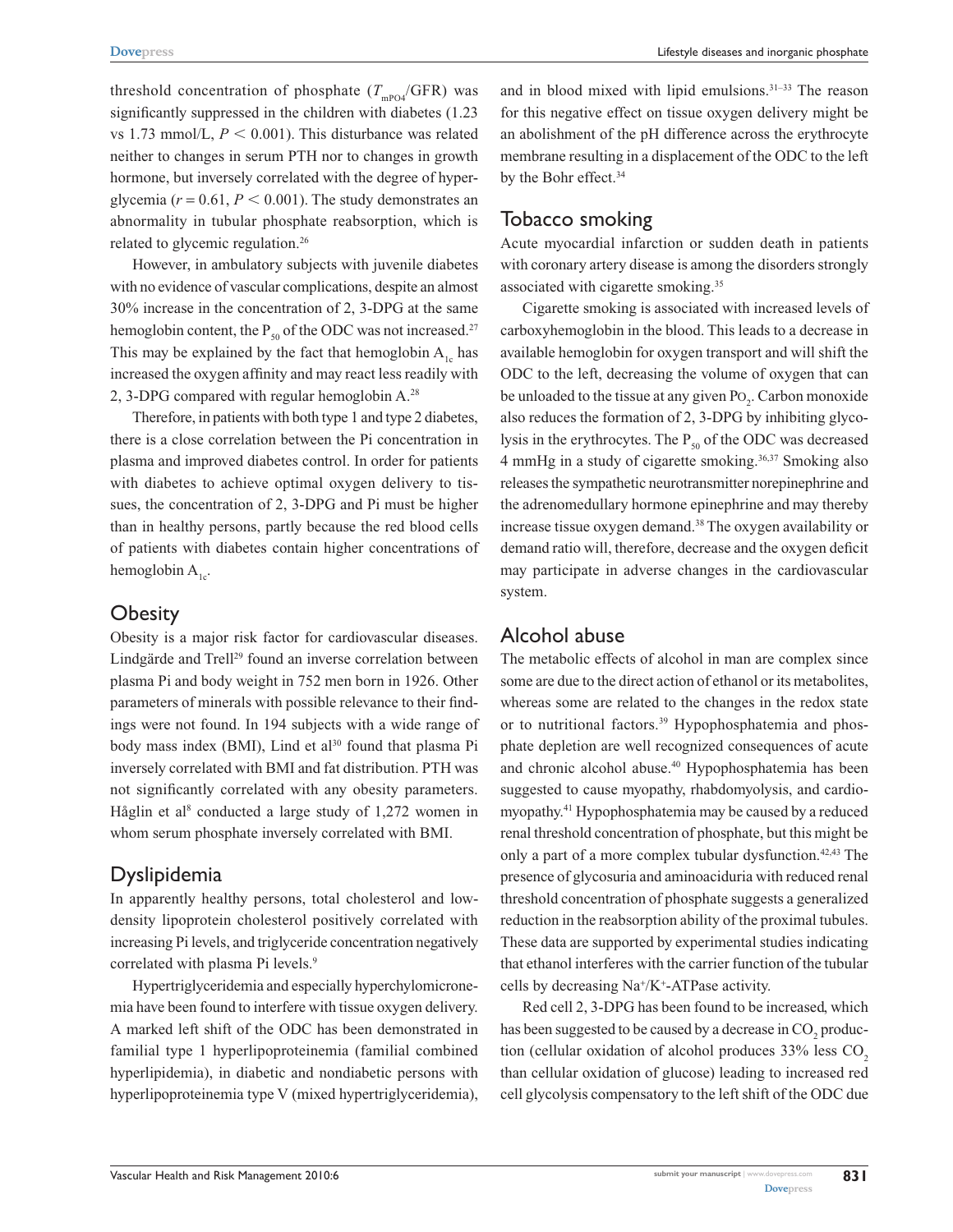to the Bohr effect.<sup>44</sup> The similarities of alcohol intoxication and oxygen deprivation warrant further studies.

## Hypertension

Ljunghall and Hedstrand<sup>45</sup> conducted a population study of more than 2,000 men aged 49–50 years and showed that plasma Pi, within normal range, was inversely related to blood pressure. The presence of hypophosphatemia in hypertension has repeatedly been confirmed.<sup>46,47</sup> Interestingly, a significant correlation was found between the rise in the initially low plasma Pi and the lowering of the initially high arterial blood pressure in overweight patients with essential hypertension.<sup>48</sup>

In spontaneous hypertensive rats, it was shown that the Pi and ATP in the vascular walls were reduced and that this reduced energy availability may contribute to a reduced response to vasoconstrictor agonists (noradrenaline and angiotensin II).<sup>49</sup> Bindels et al<sup>50</sup> in their study of hypertensive rats found that a disturbance in phosphate metabolism was already present at 6 weeks of age and that hypophosphatemia and hypophosphaturia were accompanied by an adaptive change in the transport capacity of Na<sup>+</sup> -dependent phosphate transport in brush border membranes from renal cortex. Older animals, at age 20 week, with marked hypophosphatemia showed reduced content of red cell 2, 3-DPG.

Epinephrine is a hypophosphatemic hormone in men, $51$ and patients with hypertension have often been found to have increased plasma catecholamine concentrations consistent with the theory of a pathophysiologic role for increased sympathetic activity in this disease.<sup>52</sup>

# Metabolic syndrome

There are different definitions of the metabolic syndrome. According to the Adult Treatment Panel III guidelines, metabolic syndrome is based on the presence of 3 or more of the following criteria: hypertension, impaired glucose tolerance, abdominal obesity, and dyslipidemia involving hypertriglyceridemia and decreased high-density lipoprotein cholesterol values.53

It was recently suggested that a disturbance in Pi metabolism may be a basic and fundamental representative of this metabolic syndrome. Håglin<sup>54</sup> studied 2,752 consecutive patients (1,190 men, 1,562 women) admitted during the years 1986–1996 to the patient education centre of Vindeln, a small community in northern Sweden. It was found that a low plasma Pi was associated with high BMI, high blood glucose, high systolic and diastolic blood pressures, but low serum high-density lipoprotein and serum magnesium levels.

Another study by Kalaitzidis et al<sup>55</sup> on 254 persons with a diagnosis of metabolic syndrome was based on Adult Treatment Panel III guidelines. Subjects with fewer than 3 criteria served as controls. Patients with metabolic syndrome showed significantly lower plasma Pi and magnesium levels than controls. Because the fractional excretion of phosphate was similar in both groups, it was assumed that hypophosphatemia in patients with metabolic syndrome was attributable to decreased dietary intake and internal redistribution of this element.

### **Discussion**

Harden and Young<sup>56</sup> in 1906 were the first to note that phosphorus played an important role in carbohydrate and energy metabolism, and the importance of phosphorus has been looming larger ever since. They furthermore found in living tissue a sugar-phosphate ester consisting of fructose with 2 phosphate groups, fructose diphosphate, also called Harden–Young ester.<sup>56</sup> Pi is an important substrate for ATP formation both by oxidative phosphorylation and by glycolysis. Because phosphate is a component of ATP, it also plays a pivotal role in the energy-related processes that take place in the endothelium and muscle cells of the cardiovascular system.<sup>57</sup> Furthermore, without optimal oxygenation to the terminal electron acceptor in a reaction that is carried out by cytochrome c oxidase in the electron transport chain in mitochondria, the consequence of mitochondrial dysfunction may be endothelial dysfunction, increased endothelial permeability, or cell lyses.

Our study indicates that age, gender, hypertension, obesity, diabetes, hyperglyceridemia, and the metabolic syndrome all are associated with hypophosphatemia and increased risk for cardiovascular diseases. In addition, tobacco smoking, diabetes, and hyperchylomicronemia show defects in tissue oxygen delivery (Figure 1). In hypertension, microcirculation plays a critical role in that the increase in peripheral resistance underlying the raised blood pressure is localized to a narrowing of small arteries and precapillary arterioles with rarefaction of capillaries possibly leading to ischemic hypoxia. In diabetes, affinity hypoxia may be related to the increased levels of glycosylated hemoglobin, relative or absolute hypophosphatemia, and red cell 2, 3-DPG content. In diabetes mellitus, a major disturbance in phosphate handling occurs in the kidney tubules, where the excessive sodium-dependent glucose reabsorption in patients with diabetes depolarizes the electrochemical sodium gradient. Since Pi uses the same driving force but has less binding ability to sodium than glucose and aminoacids, such as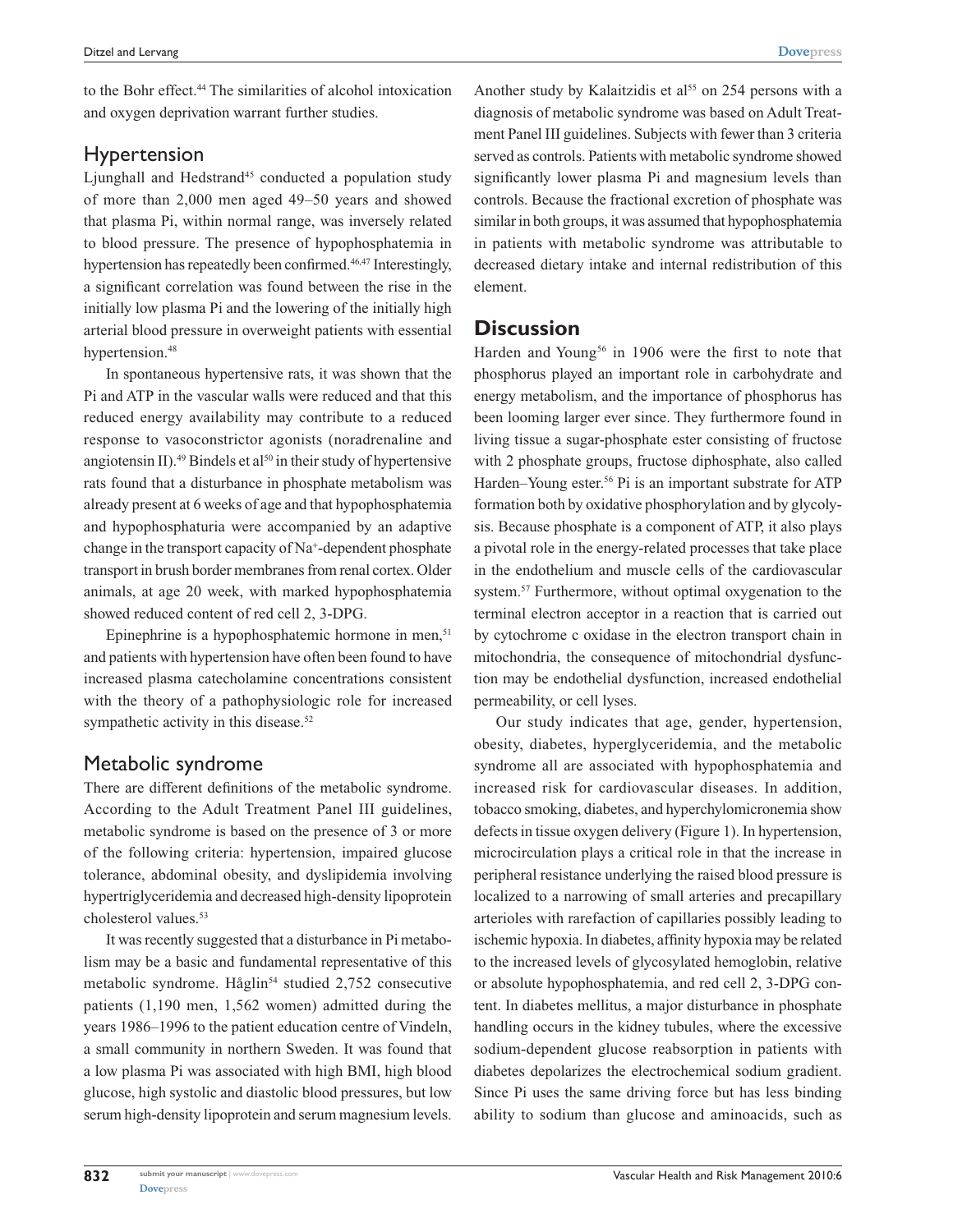

Figure I The present concept indicates that the risk factors to cardiovascular disease lead to mitochondrial dysfunction due to either hypophosphatemia and/or hypoxia (see text).

alanine, the Pi reabsorption, particularly in poorly regulated patients, become impaired. Sodium-dependent phosphate transport has been described in many epithelial cells and may be a widespread process.58 It occurs in cells in which the entrance of glucose is not controlled by insulin and the result of hyperglycemia is increased sodium-dependent glucose transport. Besides the renal tubular cells, this may occur in the cardiovascular endothelium.59

In a double-blind study over 1 year to assess the effect of addition of 2 g of calcium diphosphate to the 3 main meals to 43 patients with juvenile diabetes, no increase was seen in the concentration of Pi (active  $= 19, 1.33$  mmol/L vs pla $cebo = 24$ , 1.42 mmol/L;  $P =$ ns). In the treatment group, the fasting urinary phosphate excretion significantly increased and the threshold concentration of Pi  $(T_{\text{mPO4}}/GFR)$  was suppressed. The threshold concentration was not related to the

level of PTH or to growth hormone, but inversely correlated with the degree of hyperglycemia. Therefore, the normalization of blood glucose levels leads to an improved capacity of the kidney tubules to reabsorb Pi and a subsequent increase in plasma Pi concentrations.<sup>6,60</sup>

The carbon monoxide, a byproduct of smoking, leads to a decrease in oxygen carrying capacity, a left shift (decreased  $P_{50}$ ) of the ODC, and a decrease in oxygen availability or demand ratio.

The large study by Park et  $al^9$  supports the findings of Håglin et al<sup>8</sup> and that serum phosphate levels showed a negative correlation to age, BMI, fasting blood glucose, triglyceride levels, and systolic and diastolic blood pressures. However, it was also shown that it may be important to maintain an appropriate level of phosphate for the prevention of cardiovascular events and metabolic syndrome.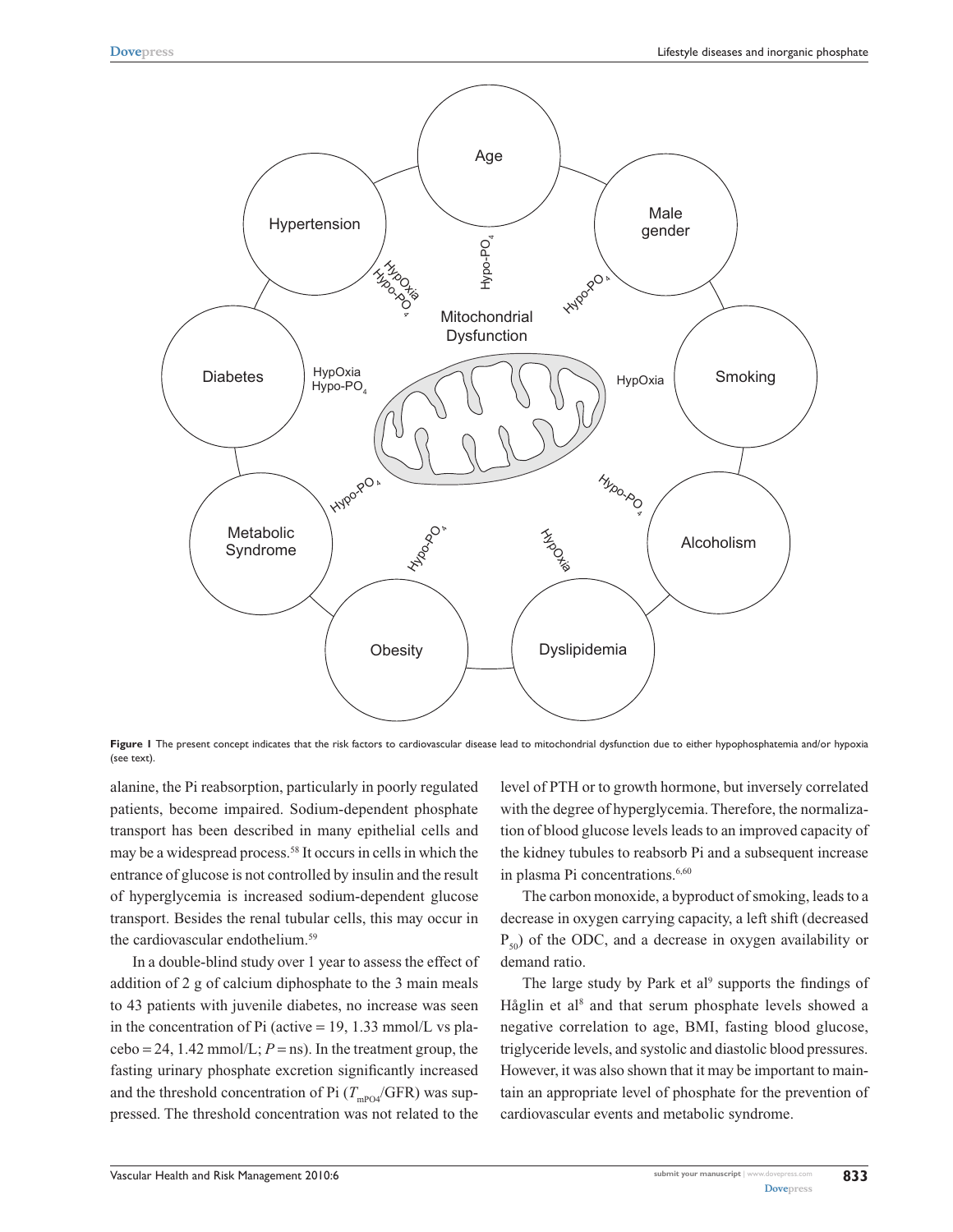It is well established that patients and animals with very low plasma concentration of Pi have abnormal function of red blood cells, kidneys, brain, myocardium, pancreas, muscles, and nerves.61,62 The relationship between extracellular and intracellular availability of Pi is uncertain because the availability of Pi in various intracellular compartments is not well known. Freeman et al<sup>63</sup> used nuclear magnetic resonance to provide an estimate of free Pi in intact renal cortex of rats. From their data, they calculated the intracellular concentration of free Pi to be 0.6 mmol/L. Brazy and Mandel<sup>64</sup> used this estimate in combination with their own data relating phosphate dependence with oxidative phosphorylation in renal tubules and concluded that the availability of Pi in cortical renal tubules may be a factor in regulating rates of oxidative phosphorylation. They further showed that transepithelial phosphate transport provides Pi for use within cells and that intracellular metabolic processes compete for Pi. Perfusion of proximal convoluted tubules from rabbit kidney with phosphate-free medium containing glucose resulted in complete inhibition of the fluid absorption. It was suggested that as glycolysis increases, there is not enough intracellular phosphate for both glycolysis and mitochondrial respiration, and the rates of respiration decrease, thereby reducing the tissue content of ATP. Thus, these and other studies<sup>65,66</sup> indicate that pathways of intracellular metabolism may depend on and compete for intracellular phosphate.

Plasma Pi concentration appears to act as a double-edged sword. Several epidemiological studies have indicated that calcium, phosphate, and calcium–phosphate product may also be positively associated with increased risk of cardiovascular diseases.67,68 Interestingly, vitamin D levels that are directly correlated with plasma Pi have been found to be inversely related with the risk of cardiovascular diseases.<sup>69</sup> However, in end-stage renal failure, a U-shaped association of Pi and PTH to cardiovascular disease, with high risk in both hypophosphatemia and hyperphosphatemia, has been demonstrated.70,71 So, although we are dealing with complex processes, an explanation could be that hypophosphatemia leads to mitochondrial dysfunction and, in diabetes, to affinity hypoxia, whereas hyperphosphatemia promotes calcification of the vessel walls leading to ischemic hypoxia by narrowing or causing mechanical occlusion of both the macrovasculature and the microvasculature.<sup>72–74</sup>

The negative effect of hypophosphatemia might be abrogated by increasing intracellular phosphate, which may be possible by using the key intermediate fructose 1,6-diphosphate (FDP). Natelson et al<sup>75</sup> showed that orally administrated FDP as calcium salt was absorbed directly by the intestinal tract

without splitting the phosphate linkage and that 6 g led to an increase of plasma Pi averaging 15%, citric acid 10.7%, and nonprotein organic phosphate, as much as, 173%. Further preclinical and clinical data indicate that FDP can enter cells and serve as a metabolizable substrate of glycolysis. FDP acts as human bioenergy. It can transport phosphorous intracellularly and can deliver 4 mol of ATP per mole of FDP. FDP can be given orally and intravenously in humans and is well tolerated at pharmacological doses. Although FDP appears to be efficacious, no controlled study has been reported with this key intermediate in patients with cardiovascular risk factors.

# **Disclosure**

The authors report no conflicts of interest in this work.

#### **References**

- 1. Bose S, French S, Evans SJ, Joubert F, Balaban RS. Metabolic network control of oxidative phosphorylation; multiple roles of inorganic phosphate. *J Biol Chem*. 2003;278:39155–39165.
- 2. Chance B, Leigh JS Jr, Kent J, et al. Multiple controls of oxidative metabolism in living tissues as studied by phosphorus magnetic resonance. *Proc Natl Acad Sci U S A*. 1986;83(24):9458–9465.
- 3. Hernando N, Gisler SM, Pribanic S, et al. NaPi-IIa and interacting partners. *J Physiol*. 2005;567:21–26.
- 4. Takeda E, Taketani Y, Sawada N, Sato T, Yamamoto H. The regulation and function of phosphate in the human body. *Biofactors*. 2004;21:345–355.
- 5. Bergwitz C, Jüppner H. Regulation of phosphate homeostasis by PTH, vitamin D, and FGF23. *Annu Rev Med*. 2010;61:91–104.
- 6. Ditzel J, Lervang H-H. Disturbance of inorganic phosphate metabolism in diabetes mellitus: temporary therapeutic intervention trials. *Diabetes Metab Syndr Obes*. 2009;2:173–177.
- 7. Ditzel J, Lervang H-H. Disturbance of inorganic phosphate metabolism in diabetes mellitus: its impact on the development of diabetic late complications. *Curr Diabetes Rev*. 2010;6(5):323–333.
- 8. Håglin L, Lindblad A, Bygren LO. Hypophosphataemia in the metabolic syndrome. Gender differences in body weight and blood glucose. *Eur J Clin Nutr*. 2001;55(6):493–498.
- 9. Park W, Kim BS, Lee JE, et al. Serum phosphate levels and the risk of cardiovascular disease and metabolic syndrome: a double-edged sword. *Diabetes Res Clin Pract*. 2009;83(1):119–125.
- 10. Isomaa B, Almgren P, Tuomi T, et al. Cardiovascular morbidity and mortality associated with metabolic syndrome. *Diabetes Care*. 2001; 24(4);683–689.
- 11. Lakka HM, Laaksonen DE, Lakka TA, et al. The metabolic syndrome and total and cardiovascular disease mortality in middle-aged men. *JAMA*. 2002;288(21):2709–2716.
- 12. American Heart Association. *Heart disease and stroke stastitics-2010 update*. Dallas, TX: American Heart Association; 2010.
- 13. Cirillo H, Ciacci C, de Santo NG. Age, renal tubular phosphate reabsorption, and serum phosphate levels in adults. *N Engl J Med*. 2008;359(8):864–866.
- 14. Lindgärde F, Trell E. Serum inorganic phosphate and serum calcium in middle-aged men. II Relation to glucose and insulin parameters in glucose tolerance tests. *Acta Med Scand*. 1978;203(4):315–320.
- 15. DeFronzo RA, Lang R. Hypophosphatemia and glucose intolerance: evidence to tissue insensitivity to insulin. *N Engl J Med*. 1980;303(22): 1259–1263.
- 16. Nowicki M, Fliser D, Fode P, Ritz E. Changes in plasma phosphate levels influence insulin sensitivity under euglycemic conditions. *J Clin Endocrinol Metab*. 1996:81(1):156–159.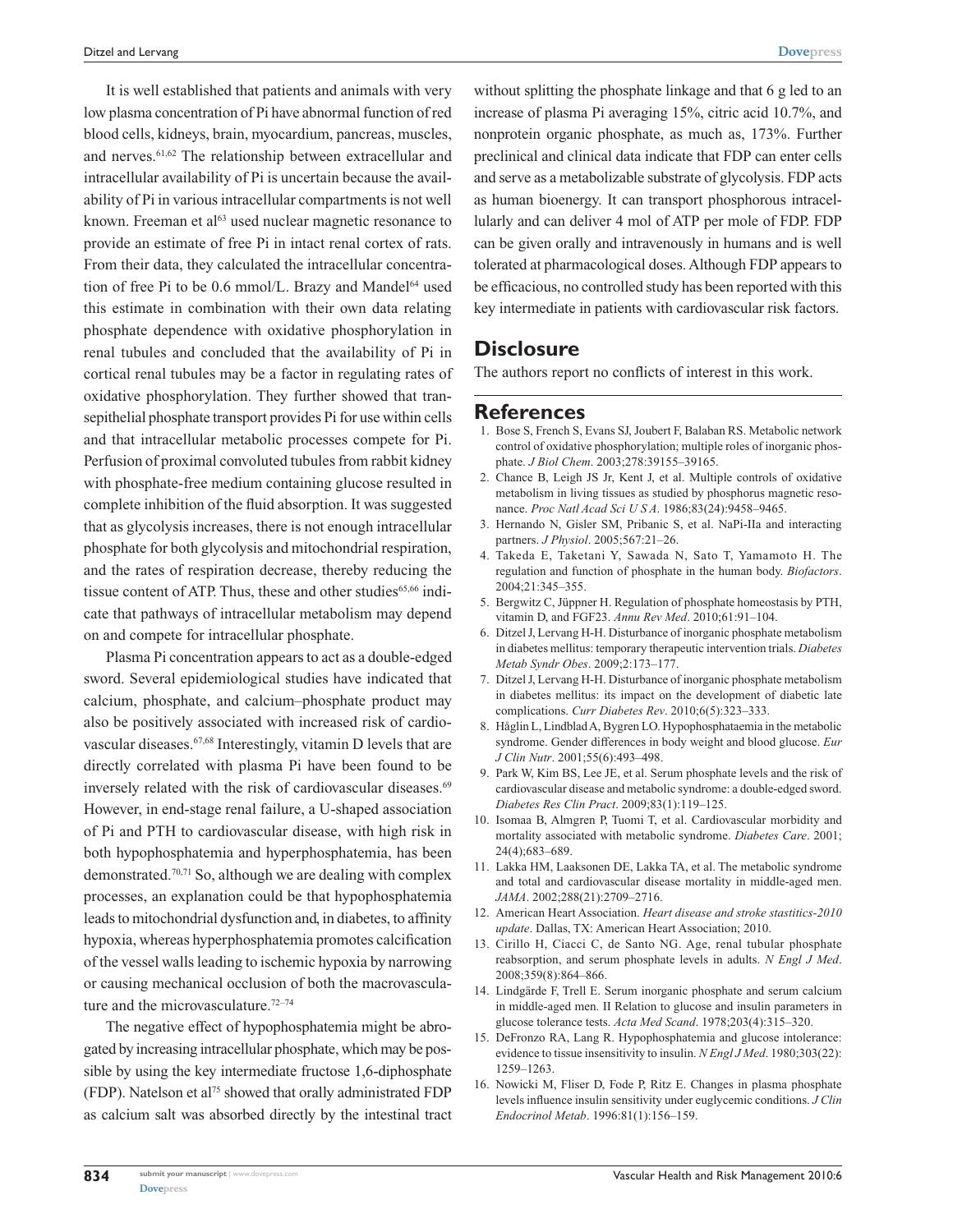- 17. Haap M, Heller E, Thamer C, Tschritter O, Stefan N, Fritsche A. Association of serum phosphate levels with glucose tolerance, insulin sensitivity and insulin secretion in non-diabetic subjects. *Eur J Clin Nutr*. 2006;60(6):734–739.
- 18. Torrance J, Jacobs P, Restrepo A, Eschbach J, Lenfant C, Finch CA. Intraerythrocytic adaption to anemia. *N Engl J Med*. 1970;283(4):165–169.
- 19. Sheldon GF, Sanders S, Fuchs R, Garcia J, Schooley J. Metabolism, oxygen transport and erythropoietin synthesis in anemia of thermal injury. *Am J Surg*. 1978;135(3):406–411.
- 20. Metcalfe J, Dhindsa DS, Edwards MJ, Mourdjinis A. Decreased affinity of blood for oxygen in patients with low output heart failure. *Circ Res*. 1969;25(1):47–51.
- 21. Woodson RD, Torrance JD, Shapell SD, Lenfant C. The effect of cardiac disease on hemoglobin oxygen binding. *J Clin Invest*. 1970;49(7):1349–1356.
- 22. Oski FA, Gottlib AJ, Delivoria-Papadopoulis M, Miller WW. Red cell 2, 3-diphosphoglycerate levels in subjects with chronic hypoxemia. *N Engl J Med*. 1969;280(21):1165–1166.
- 23. Valeri CR, Fortier NL. Red cell 2, 3-diphosphoglycerate and creatine levels in patients with red-cell mass deficits or with cardiopulmonary insufficiency. *N Engl J Med*. 1969;281(26):1452–1455.
- 24. Ditzel J, Standl E. Plasma Pi and erythrocyte 2, 3-DPG concentrations in non-acidotic diabetics in various degree of metabolic control. *Clin Chem*. 1976;22(4):550–551.
- 25. Ditzel J, Jaeger P, Standl E. An adverse effect of insulin on the oxygenrelease capacity of red blood cells in nonacidotic diabetics. *Metabolism*. 1978;27(8):927–934.
- 26. Ditzel J, Brøchner-Mortensen J, Kawahara R. Dysfunction of tubular phosphate reabsorption related to glomerular filtration and blood glucose control in diabetic children. *Diabetologia*. 1982;23(5):406–410.
- 27. Ditzel J, Andersen H, Daugaard-Peters N. Oxygen affinity of haemoglobin and red cell 2, 3 diphosphoglycerate in childhood diabetes. *Acta Paediatr Scand*. 1975;64:355–361.
- 28. Bunn HF, Briehl RW. The interaction of 2, 3-diphosphoglycerate with various hemoglobins. *J Clin Invest*. 1970;49:1088–1095.
- 29. Lindgärde F, Trell E. Serum inorganic phosphate in middle-aged men. I Inverse relation to body weight. *Acta Med Scand*. 1977;202(4): 307–311.
- 30. Lind L, Lithell H, Hvarfner A, Pollare T, Ljunghall S. On the relationship between mineral metabolism, obesity and fat distribution. *Eur J Clin Invest*. 1993;23(5):307–310.
- 31. Ditzel J, Dyerberg J. The oxyhemoglobin dissociation curve in patients with familial hyperchylomicronemia. *J Lab Clin Med*. 1977;89(3): 573–580.
- 32. Ditzel J, Dyerberg J. Hyperlipoproteinemia, diabetes, and oxygen affinity of hemoglobin. *Metabolism*. 1977;26(2):141–150.
- 33. Poss MJ, Longmuir IS. The effect of hyperchylomicronemia on oxygen affinity in human blood. *Adv Exp Med Biol*. 1989;248:413–418.
- 34. Poss MJ, Longmuir IS, Moser ET. Hyperchylomicronemia, oxygen affinity and proton passage across red cell membrane. *Adv Exp Med Biol*. 1990;277:173–179.
- 35. Ambrose JA, Barua RS. The pathophysiology of cigarette smoking and cardiovascular disease. An update. *J Am Coll Cardiol*. 2004;43(10): 1731–1737.
- 36. Kambam JR, Chen LH, Hyman SA. Effect of short-term smoking halt on carboxyhemoglobin levels and P<sub>50</sub> values. *Anesth Analg*. 1986;65(11): 1186–1188.
- 37. Rietbrock N, Kunkel S, Wörner W, Eyer P. Oxygen-dissociation kinetics in the blood of smokers and non-smokers: interaction between oxygen and carbon monoxide at the hemoglobin molecule. *Naunyn Schmiedebergs Arch Pharmacol*. 1992;345(1):123–128.
- 38. Cryer PE, Haymond MW, Santiago JV, Shah SD. Norepinephrine and epinephrine release and adrenergic mediation of smoking-associated hemodynamic and metabolic events. *N Engl J Med*. 1976;295(11): 573–577.
- 39. Mezey E. Metabolic effects of alcohol. *Fed Proc*. 1985;44(1): 134–138.
- 40. Knochel JP, Bilbrey GL, Fuller TJ, Carter NW. The muscle cell in chronic alcoholism: the possible role of phosphate depletion in alcoholic myopathy. *Ann N Y Acad Sci*. 1975;252(25):274–286.
- 41. Urbano-Marquez A, Estruch R, Navarro-Lopez F, Grau JM, Mont L, Rubin E. The effects of alcoholism on sketetal and cardiac muscle. *N Engl J Med*. 1989;320(7):409–415.
- 42. Angeli P, Gatta A, Caregardo L, et al. Hypophosphatemia and renal tubular dysfunction in alcoholism. Are they related to liver function impairment? *Gastroenterology*. 1992;100(2):502–512.
- 43. de Marchi S, Cecchin E, Basile A, Bertotti A, Nardini R, Bartoli E. Renal tubular dysfunction in chronic alcohol abuse-effects of abstinence. *N Engl J Med*. 1993;329(26):1927–1934.
- 44. Wood ME. Red blood cell 2, 3-diphosphoglyceric acid following ethanol consumption in man. *Alcohol Alcohol*. 1986;21(1):65–68.
- 45. Ljunghall S, Hedstrand H. Serum phosphate inversely related to blood pressure. *Br Med J*. 1977;1(6060):553–554.
- 46. Kjeldsen SE, Os I, Westheim A, et al. Decreased serum phosphate in essential hypertension. Related to increased sympathetic tone. *Am J Hypertens*. 1988;1(4):403–409.
- 47. Uza G. Hypophosphatemia in patients with essential arterial hypertension. *J Trace Elem Electrolytes Health Dis*. 1990;4(4):245–248.
- 48. Uza G, Pavel O, Uza D, Vlaicu R. Effect of propranolol on hypophosphatemia in overweight. *Int J Obes*. 1982;6(5):507–511.
- 49. Saglikes Y, Massry SG, Iseki K, et al. Effect of phosphate depletion on blood pressure and vascular reactivity to norepinephrine and angiotensin II in the rat. *Am J Physiol*. 1985;248(1 Pt 2):F93–F99.
- 50. Bindels RJ, Geertsen JA, van Os CH. Increased transport of inorganic phosphate in renal brush borders of spontaneous hypertensive rats. *Am J Physiol*. 1986;250(3 Pt 2):F470–F475.
- 51. Body JJ, Cryer PE, Offord KP, Heath H III. Epinephrine is a hypophosphatemic hormone in man. *J Clin Invest*. 1983;71(3):572–578.
- 52. Goldstein DS. Plasma catecholamines and essential hypertension. An analytical review. *Hypertension*. 1983;5(1):86–99.
- 53. Expert Panel on Detection, Evaluation, and Treatment of High Blood Cholesterol in Adults. Executive summary of the third report of the National Cholesterol Education Program(NCEP) expert panel on detection, evaluation, and treatment of high blood cholesterol in adults (Adult Treatment Panel III). *JAMA*. 2001;285(19):2486–2497.
- 54. Håglin L. Hypophosphataemia: cause of the disturbed metabolism in the metabolic syndrome. *Med Hypotheses*. 2001;56(6):657–663.
- 55. Kalaitzidis R, Tsimihodimos V, Bairaktari E, Konstantinos C, Siamopoulos M, Elisaf M. Disturbances of phosphate metabolism: another feature of metabolic syndrome. *Am J Kidney Dis*. 2005;45(5): 851–858.
- 56. Harden A, Young WJ. The alcoholic ferment of yeast-juice. *Proc Roy Soc (Ser*. *B)*. 1906;77:405–420.
- 57. Wu F, Zhang EY, Zhang J, Bache RJ, Beard D. Phosphate metabolite concentrations and ATP hydrolysis potential in normal and ischaemic hearts. *J Physiol*. 2008;586(17):4193–4208.
- 58. Escoubet B, Djalbali K, Amiel C. Adaption to Pi deprivation of cell Na-dependent Pi uptake: a widespread process. *Am J Physiol*. 1989; 256(2 Pt 1):C322–C328.
- 59. Corkey RF, Corkey BE, Cimbrone MA Jr. Hexose transport in normal and SV40-transformed human endothelial cells in culture. *J Cell Physiol*. 1981;106(3):425–434.
- 60. Ditzel J, Lervang HH, Brøchner-Mortensen J, Rødbro P. The influence of a dietary supplement of calcium and phosphate on bone mineral content and mineral homeostasis of diabetic children. *Diabetologia*. 1993; (Suppl 1):A58.
- 61. Knochel JP. The pathophysiology and clinical characteristics of severe hypophosphatemia. *Arch Intern Med*. 1977;137(2):203–220.
- 62. Amanzadeh J, Reilly RF Jr. Hypophosphatemia: an evidence-based approach to its clinical consequences and management. *Nat Clin Pract Nephrol*. 2006;2:136–145.
- 63. Freeman D, Bartlett S, Radda G, Ross B. Energenics of sodium transport in kidney. Saturation transfer 31P-NMR. *Biochim Biophys Acta*. 1983;762(2):325–336.